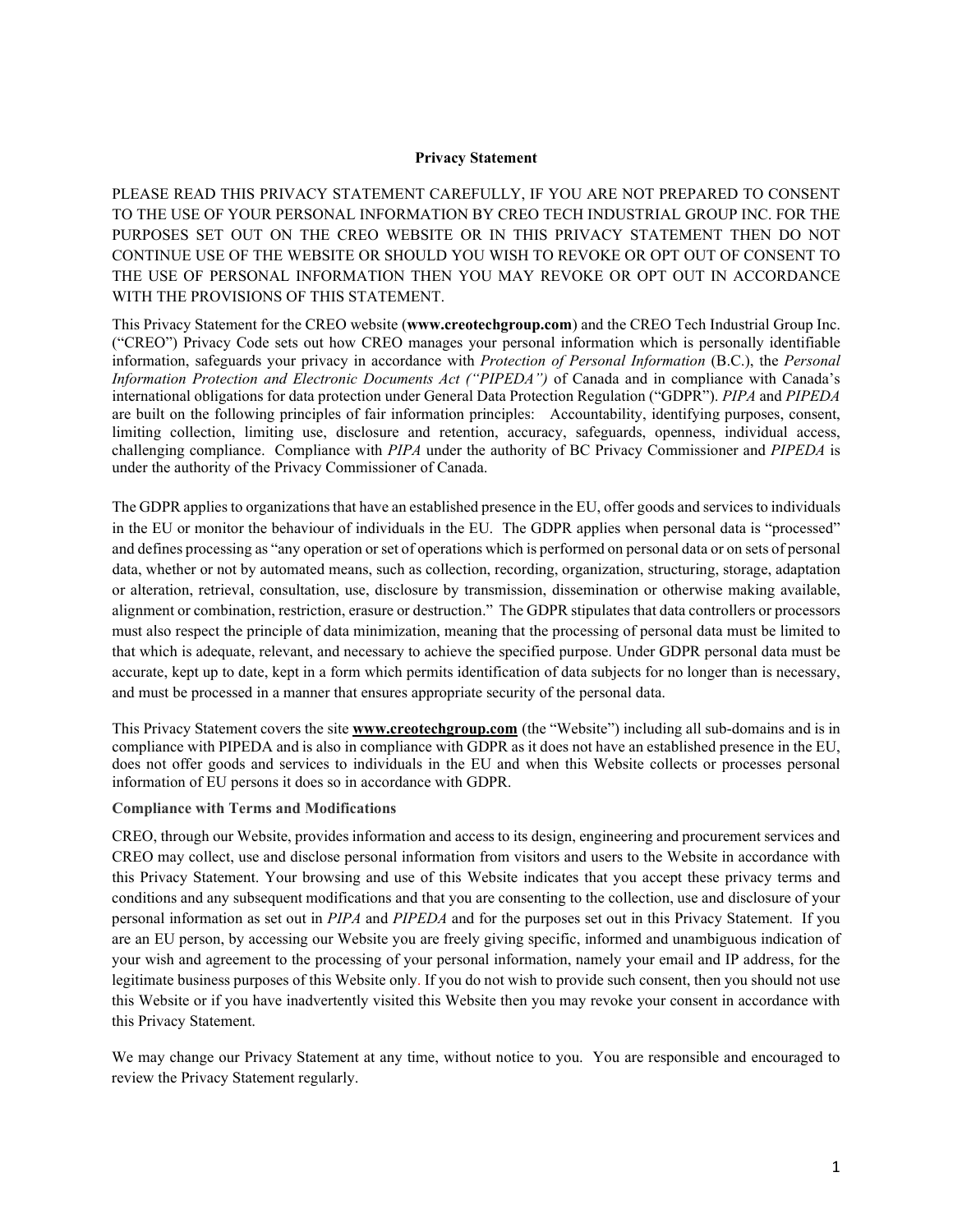### **Information Gathering and Usage**

We collect, use and analyze information on the visitor portion and Contact Us portion of our Website for the following purposes:

- (a) to provide access to CREO services;
- (b) to customize the user experience;
- (c) to measure and improve our Website;
- (d) to enforce our agreements, terms and conditions and policies;
- (e) to investigate a suspected violation of our Terms, fraud or other unlawful activity or as required by law or court order
- (f) to address changes in our company such as reorganization, merger, sale, bankruptcy or other business change.

We collect personal emails and IP addresses of those who visit our Website. For visitors to our Website, we collect IP addresses and only store for a short period of time for security purposes only.

We do not knowingly collect personal information from children, nor do we knowingly request or solicit personal information from children under the age of 13 years.

Under GDPR, for EU visitors who wish our Website, we function as "data controller" when you access our Website and provide contact information to CREO. In accordance with our Privacy Code, EU residents, we recognize that you have the following additional rights with respect to the handling of your personal information: (a) you have the right to obtain confirmation from us about whether your personal information/data is processed, the purpose of the processing, what categories of personal information/data is being processed and who the personal information/data is being disclosed to; (b) right to have your personal information/data erased under certain circumstances; (c) right to restriction processing of your personal information/data under certain circumstances; (d) right to receive your personal information/data in structured, commonly used, machine readable form and to move it to another entity; (e) right to object to how personal information/data is being processed.

All personal information we collect on our Website is used for legitimate business and or security purposes to improve the quality of our Website and to estimate volume, demographic and traffic to our Website. We do not share with or sell to other organizations for any commercial purposes with the exception for the following purposes: (a) when we have your permission; or (b) where it is necessary to share information in order to investigate, prevent, or take action regarding illegal activities, suspected fraud, situations involving potential threats to the physical safety of any person, violations of our Website Terms, or as otherwise required by law.

If we use any third-party service providers, such as web hosting, there may be a need to provide access to your information with such third-party service providers, however such access will be limited to access to perform such services for us and for legitimate business purposes. We may also share aggregated and non-personal information with third parties such as dealers to assist in improving our Website.

We collect, use and disclose personal information on our Website in accordance with our privacy code available at www.creotechgroup.com including for an individual's personal information collected, used, disclosed or processed by this Website. Our privacy code sets out an individual's right to be informed, right to access, right to correction of personal information, right to erasure, right to restriction of processing, right to data portability, right to object to data processing activities and right to understand the logic behind automated decision making of such processing of personal information.

## *Cookies, Web Beacons and Log Files*

We use our own cookies or third-party cookies from entities we work with on our Website to administer, analyze and customize for visitors to our Website.

A cookie is a small amount of data, which often includes an anonymous unique identifier, that is sent to your browser from a website's computers and stored on your computer's hard drive. We may also use web beacons which are tiny graphics that also act as unique identifier together with cookies.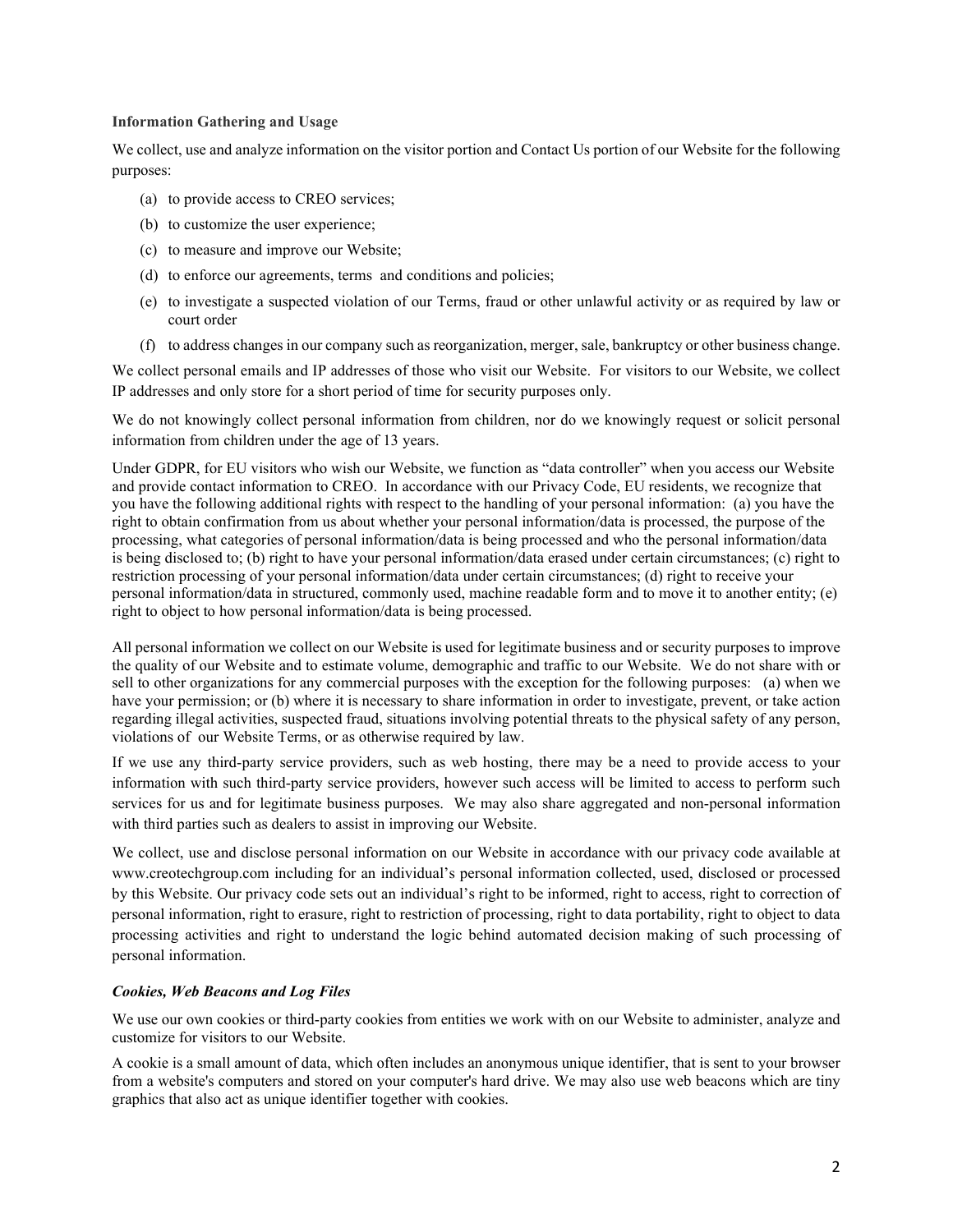Our cookies and web beacons allow us to recognize your browser, login information and aggregate visiting information. Our cookies could be sessional, meaning the cookie generally lasts if you use your browser or permanent cookies that stay on your computer or some cookies that are necessary to use our Website.

### *Disabling or Deleting Cookies*

You may disable or delete our cookies or third-party cookies by changing your cookie settings within your browser (Internet Explorer, Google Chrome). If you have any questions or concerns about our cookies or other similar technologies, please email us at vanessa.o@creotechgroup.com.com.

### *Automatically collected information*

Like most standard website servers, we use log files to collect information and store for 30 days, we store log files in case something goes wrong. We have no control over the use of Mailchimp or Google Analytics servers which automatically collect information or may be unavailable including internet protocol (IP) addresses, browser type, internet service provider (ISP), referring/exiting pages, platform type, date/time stamp and number of clicks to analyze trends, such as times spent on each page, device ID, operating system, where a user navigates or clicks on the Website, to administer our Website, track user's movement in aggregate and gather broad demographic information for aggregate use. However, we do not link IP addresses to personal information.

### **Information Disclosure**

# **UNDER NO CIRCUMSTANCES DOES CREO RENT OR SELL PERSONAL INFORMATION OF OUR USERS TO THIRD PARTIES.**

### **Commercial Electronic Message {CEMs (SPAM**} **-**Compliance with Canada's Anti-Spam Legislation (CASL)

We may offer a number of online ad electronic communications for visitors to our Website including email newsletters, feedback or survey forms. However, at no time will we send any CEMs to you without your explicit consent. When you complete our registration process, we will request your consent to sending certain commercial electronic messages to you. If you are no longer interested in receiving e-mail and/or other communications from us after providing consent, please e-mail your request to vanessa.o@creotechgroup.com. Please include your complete name and mailing address (as well as your e-mail address) if you prefer not to receive direct materials or commercial emails.

#### **REVOCATION OR OPTING OUT OF CONSENT**

If you visit our Website, you may revoke consent to use your personal information at any time by emailing vanessa.o@creotechgroup.com. If you wish to opt out of the use of your personal information, please send an email to vanessa.o@creotechgroup.com. By revoking or opting out of your consent to use your personal information, we will remove your personal information from our system and remove from our database as soon as possible but no later than 30 days from the request.

# **LINKS, THIRD-PARTY TRACKING AND COMMUNITY OR SOCIAL NETWORK FEATURES**

In the event that this Website contains links to other sites, please be aware that we are not responsible for the privacy practices of such other sites. We encourage our users and clients to be aware when they leave our Website and to read the privacy statements of each and every website that collects personally identifiable information. This Privacy Statement applies solely to www.creotechgroup.com and does not apply to any of the third-party links located on our Website.